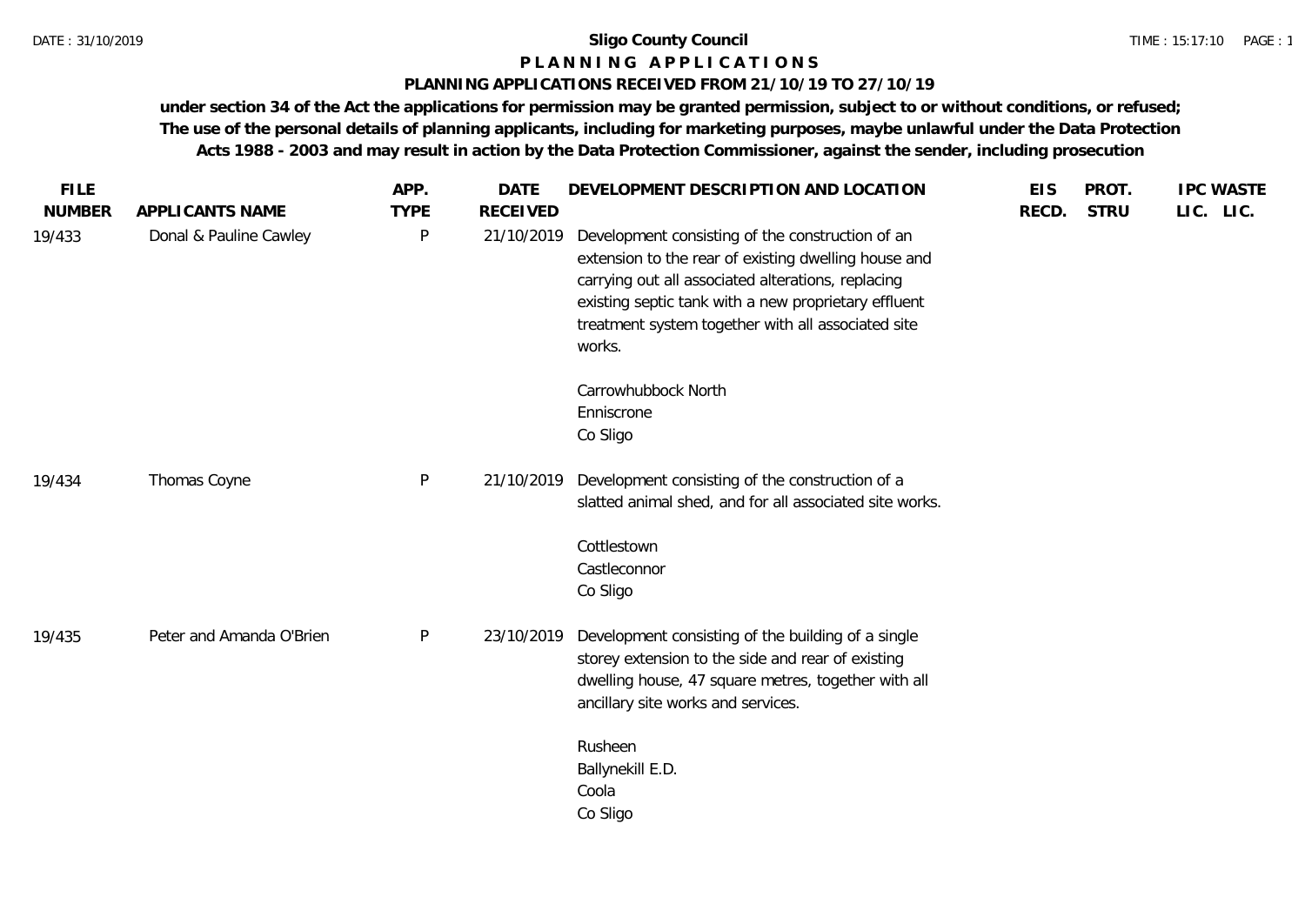# **P L A N N I N G A P P L I C A T I O N S**

### **PLANNING APPLICATIONS RECEIVED FROM 21/10/19 TO 27/10/19**

**under section 34 of the Act the applications for permission may be granted permission, subject to or without conditions, or refused; The use of the personal details of planning applicants, including for marketing purposes, maybe unlawful under the Data Protection Acts 1988 - 2003 and may result in action by the Data Protection Commissioner, against the sender, including prosecution**

| <b>FILE</b><br><b>NUMBER</b> | APPLICANTS NAME | APP.<br><b>TYPE</b> | <b>DATE</b><br><b>RECEIVED</b> | DEVELOPMENT DESCRIPTION AND LOCATION                                                                                                                                                                                               | <b>EIS</b><br>RECD. | PROT.<br><b>STRU</b> | <b>IPC WASTE</b><br>LIC. LIC. |
|------------------------------|-----------------|---------------------|--------------------------------|------------------------------------------------------------------------------------------------------------------------------------------------------------------------------------------------------------------------------------|---------------------|----------------------|-------------------------------|
| 19/436                       | Thomas Kelly    | $\mathsf{R}$        | 23/10/2019                     | Development consisting of the following: the full<br>retention of 2 no. commercial/shop units and 2 no.<br>light industrial units                                                                                                  |                     |                      |                               |
|                              |                 |                     |                                | Ballydawley<br>Ballygawley<br>Co Sligo                                                                                                                                                                                             |                     |                      |                               |
| 19/437                       | Claudia Lavelle | $\mathsf{P}$        | 23/10/2019                     | Development consisting of the construction of new<br>dwelling complete with domestic garage, on-site<br>sewage treatment system, associated percolation<br>area, hard and soft landscaping and all other<br>associated site works. |                     |                      |                               |
|                              |                 |                     |                                | Cloonlaughil<br>Curry<br>Co Sligo                                                                                                                                                                                                  |                     |                      |                               |
| 19/438                       | Mrs Wendy Lyons | $\mathsf{P}$        | 23/10/2019                     | Development consisting of a dwelling house, septic<br>tank and percolation area, enlarged entrance and all<br>necessary ancillary site works                                                                                       |                     |                      |                               |
|                              |                 |                     |                                | Rinn<br>Collooney<br>Co Sligo                                                                                                                                                                                                      |                     |                      |                               |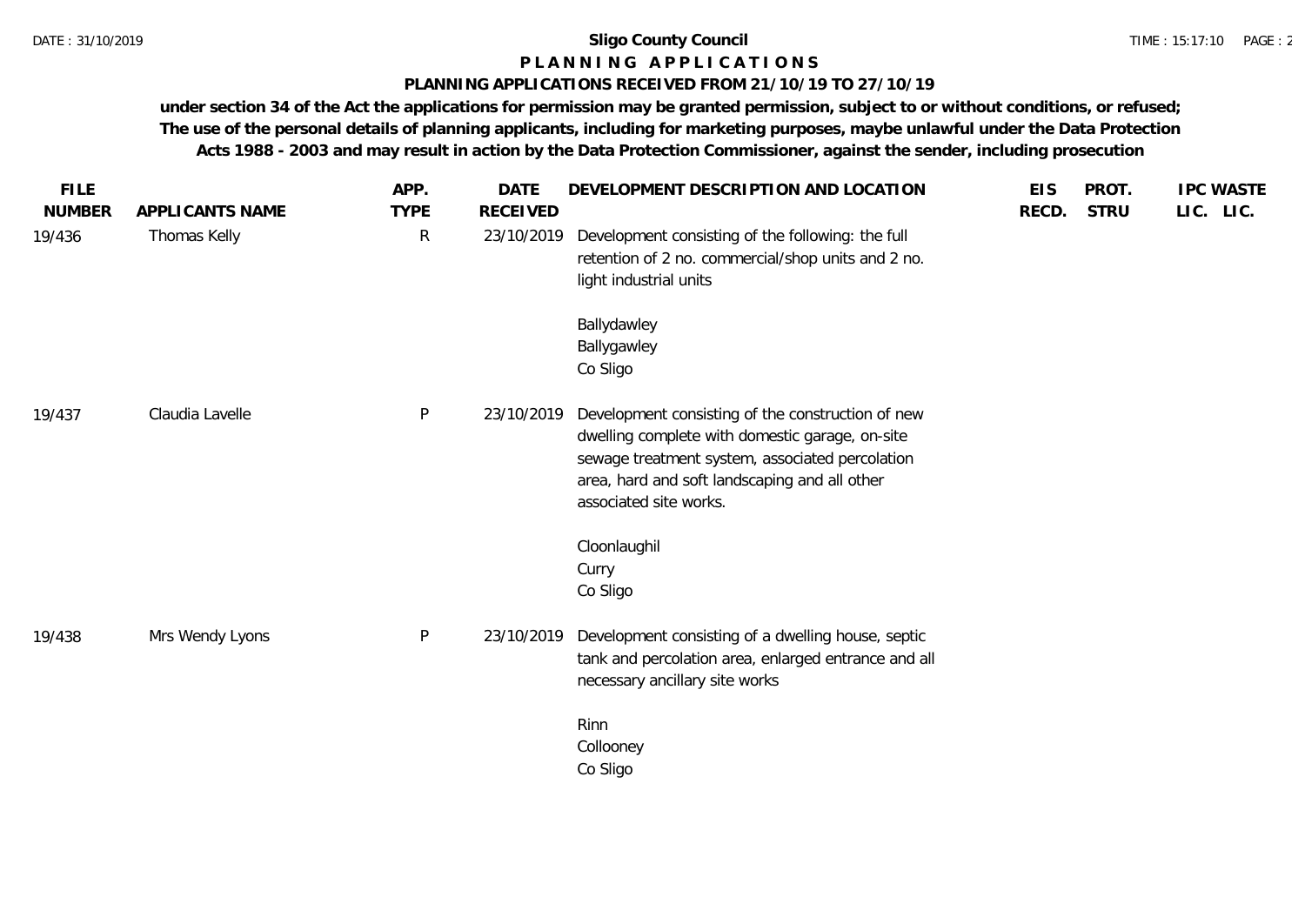#### **P L A N N I N G A P P L I C A T I O N S**

#### **PLANNING APPLICATIONS RECEIVED FROM 21/10/19 TO 27/10/19**

**under section 34 of the Act the applications for permission may be granted permission, subject to or without conditions, or refused; The use of the personal details of planning applicants, including for marketing purposes, maybe unlawful under the Data Protection Acts 1988 - 2003 and may result in action by the Data Protection Commissioner, against the sender, including prosecution**

| <b>FILE</b><br><b>NUMBER</b> | APPLICANTS NAME                    | APP.<br><b>TYPE</b> | <b>DATE</b><br><b>RECEIVED</b> | DEVELOPMENT DESCRIPTION AND LOCATION                                                                                                                                                                                                                                                                                                                       | <b>EIS</b><br>RECD. | PROT.<br><b>STRU</b> | <b>IPC WASTE</b><br>LIC. LIC. |
|------------------------------|------------------------------------|---------------------|--------------------------------|------------------------------------------------------------------------------------------------------------------------------------------------------------------------------------------------------------------------------------------------------------------------------------------------------------------------------------------------------------|---------------------|----------------------|-------------------------------|
| 19/439                       | Stephen Mullen                     | P                   | 23/10/2019                     | Development consisting of the following: 1.<br>Provision of single storey unit for business and<br>enterprise with gross floor area of 569 sq m 2.<br>provision of on-site parking together with all other<br>associated site works, 3. Provision of elevational<br>signage, 4. connection to services<br><b>Collooney Business Park</b><br>Rathrippin Td. |                     |                      |                               |
|                              |                                    |                     |                                | Co Sligo                                                                                                                                                                                                                                                                                                                                                   |                     |                      |                               |
| 19/440                       | Ciaran Barrett & Barbara<br>Timlin | $\mathsf{P}$        | 25/10/2019                     | for development consisting of (1) Construction of a<br>two storey extension to the northern side and rear<br>(western) elevations of the existing dwelling house<br>(2) Alterations to the existing dwelling house, (3)<br>Alterations to the front (Eastern) elevation, and (4)<br>All associated site works                                              |                     |                      |                               |
|                              |                                    |                     |                                | Carrowhubbuck Td<br>Enniscrone                                                                                                                                                                                                                                                                                                                             |                     |                      |                               |
|                              |                                    |                     |                                | Co. Sligo                                                                                                                                                                                                                                                                                                                                                  |                     |                      |                               |
| 19/441                       | Dixons Carphone Ltd.               | $\mathsf{P}$        | 25/10/2019                     | development consisting of erection of new external<br>signage to front elevation of retail unit (Unit 4) make<br>signage alterations to 2 no. Existing totem poles at<br>Retail Park Entrance and all associated site works<br>Unit 4, Sligo Retail Park,<br>Carrowroe Td.,<br>Sligo,<br>Co. Sligo                                                         |                     |                      |                               |
|                              |                                    |                     |                                |                                                                                                                                                                                                                                                                                                                                                            |                     |                      |                               |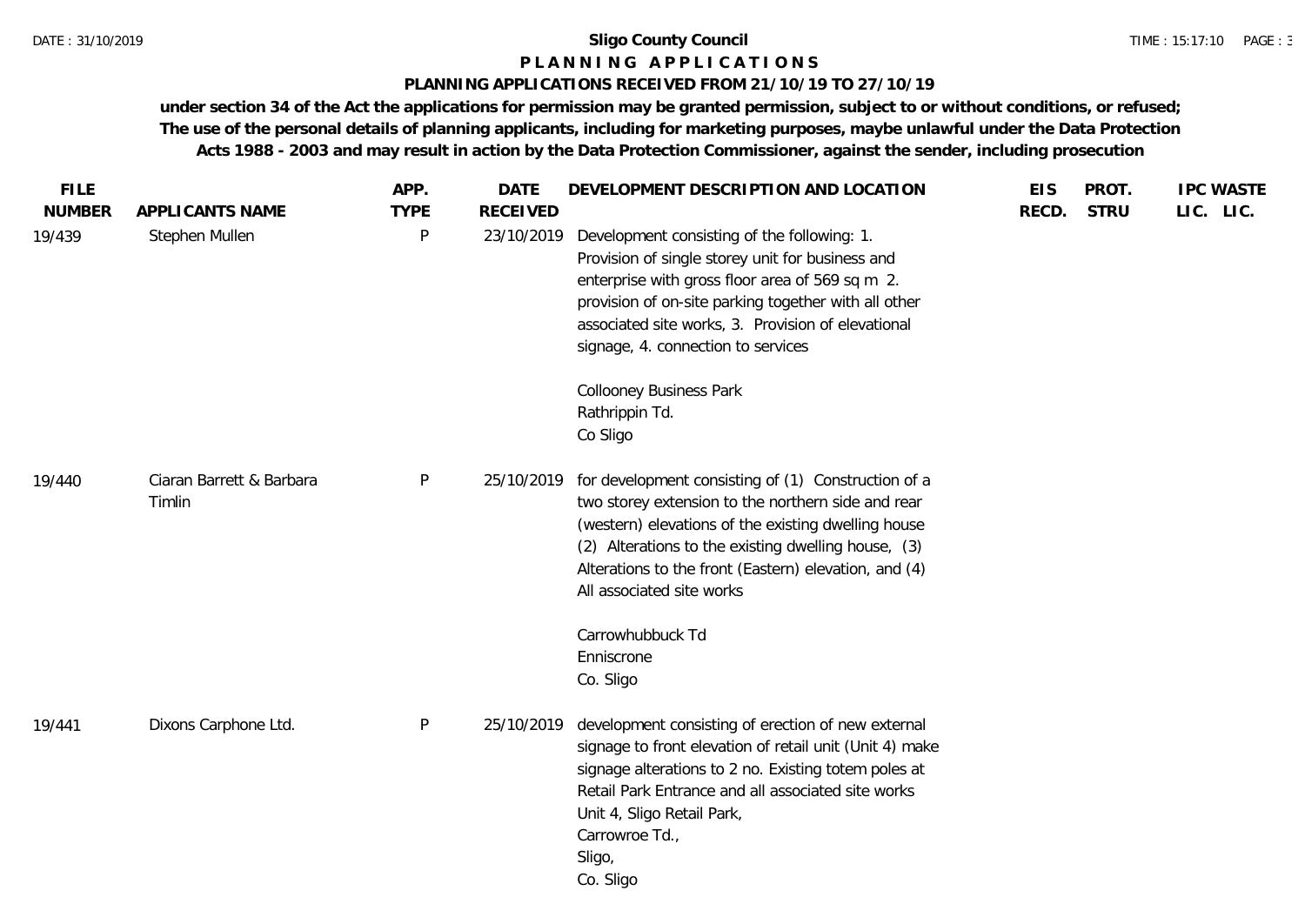#### **P L A N N I N G A P P L I C A T I O N S**

#### **PLANNING APPLICATIONS RECEIVED FROM 21/10/19 TO 27/10/19**

**under section 34 of the Act the applications for permission may be granted permission, subject to or without conditions, or refused; The use of the personal details of planning applicants, including for marketing purposes, maybe unlawful under the Data Protection Acts 1988 - 2003 and may result in action by the Data Protection Commissioner, against the sender, including prosecution**

| <b>FILE</b> |                 | APP. | DATE            | DEVELOPMENT DESCRIPTION AND LOCATION |       | <b>PROT</b> | <b>IPC WASTE</b> |
|-------------|-----------------|------|-----------------|--------------------------------------|-------|-------------|------------------|
| NUMBER      | APPLICANTS NAME | TVDF | <b>RECEIVED</b> |                                      | RECD. | STRU        | LI C.<br>LIC.    |

**Total: 9**

\*\*\* END OF REPORT \*\*\*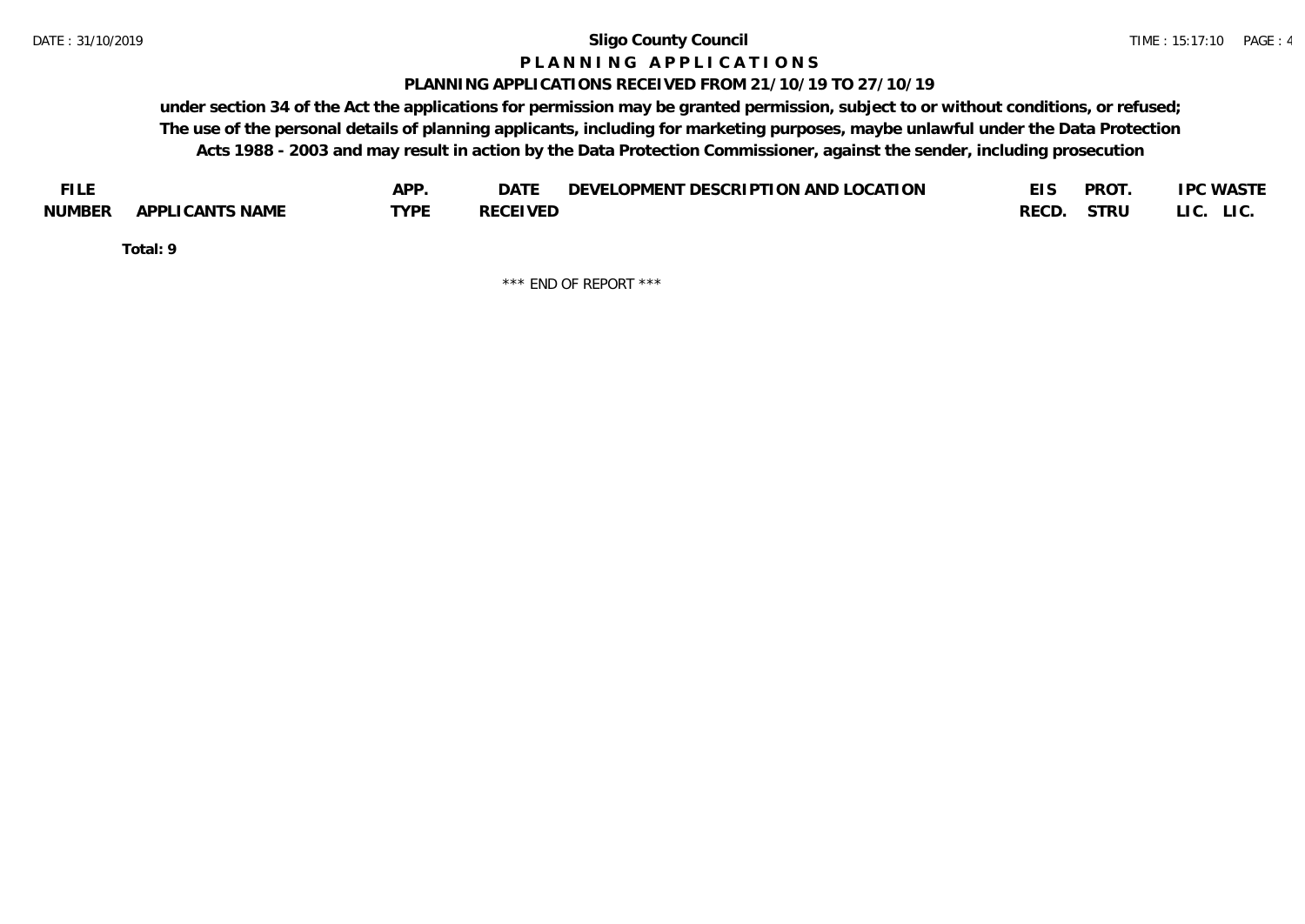# **P L A N N I N G A P P L I C A T I O N S**

#### **PLANNING APPLICATIONS GRANTED FROM 21/10/2019 TO 27/10/2019**

**in deciding a planning application the planning authority, in accordance with section 34(3) of the Act, has had regard to submissions or observations recieved in accordance with these Regulations;**

**The use of the personal details of planning applicants, including for marketing purposes, maybe unlawful under the Data Protection Acts 1988 - 2003 and may result in action by the Data Protection Commissioner, against the sender, including prosecution.**

| <b>FILE</b>   |                        | APP.        | <b>DATE</b>     |                                                                                                                                                                                                                                                                                                                                              | M.O.        | M.O.          |
|---------------|------------------------|-------------|-----------------|----------------------------------------------------------------------------------------------------------------------------------------------------------------------------------------------------------------------------------------------------------------------------------------------------------------------------------------------|-------------|---------------|
| <b>NUMBER</b> | APPLICANTS NAME        | <b>TYPE</b> | <b>RECEIVED</b> | DEVELOPMENT DESCRIPTION AND LOCATION                                                                                                                                                                                                                                                                                                         | <b>DATE</b> | <b>NUMBER</b> |
| 19/214        | John Paul Feehily      | R           | 31/05/2019      | development consisting of: (1) to retain the living<br>accomodation on the first floor of the existing domestic<br>dwelling (2) To retain the existing domestic garage and<br>all ancillary works and full planning permission to amend<br>the site boundary's, as granted under parent planning ref<br>No.031105.<br>Annagh TD<br>Co. Sligo | 24/10/2019  | P628/19       |
| 19/249        | Olivia Walker          | P           | 21/06/2019      | development consisting of construction of a dwelling<br>house, proprietary effluent treatment unit and soil<br>polishing filter on site together with all ancillary site<br>works and services.<br>Cullaghmore<br>Carney<br>Co. Sligo                                                                                                        | 22/10/2019  | P622/19       |
| 19/307        | Cathal & Donna Maguire | P           | 29/07/2019      | development consisting of the construction of new<br>dwelling house with septic tank and percolation area                                                                                                                                                                                                                                    | 25/10/2019  | P636/19       |
|               |                        |             |                 | Doonally<br>(E.D Drumcliff East)<br>Co. Sligo                                                                                                                                                                                                                                                                                                |             |               |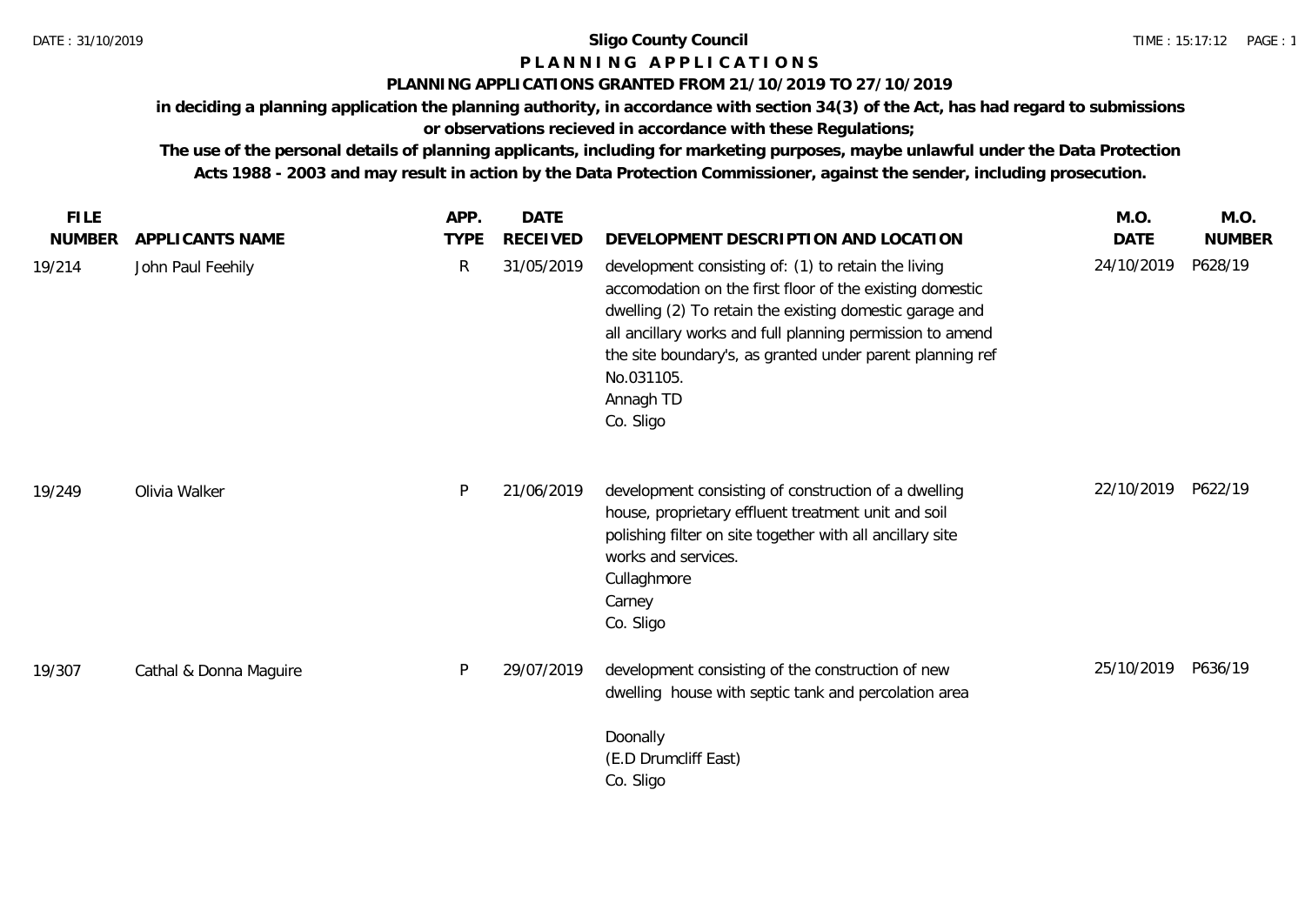# **P L A N N I N G A P P L I C A T I O N S**

## **PLANNING APPLICATIONS GRANTED FROM 21/10/2019 TO 27/10/2019**

**in deciding a planning application the planning authority, in accordance with section 34(3) of the Act, has had regard to submissions or observations recieved in accordance with these Regulations;**

**The use of the personal details of planning applicants, including for marketing purposes, maybe unlawful under the Data Protection Acts 1988 - 2003 and may result in action by the Data Protection Commissioner, against the sender, including prosecution.**

| <b>FILE</b>   |                 | APP.        | <b>DATE</b> |                                                                                                                                                                                                                                                                                                                                                                                                                                   | M.O.       | M.O.          |
|---------------|-----------------|-------------|-------------|-----------------------------------------------------------------------------------------------------------------------------------------------------------------------------------------------------------------------------------------------------------------------------------------------------------------------------------------------------------------------------------------------------------------------------------|------------|---------------|
| <b>NUMBER</b> | APPLICANTS NAME | <b>TYPE</b> | RECEIVED    | DEVELOPMENT DESCRIPTION AND LOCATION                                                                                                                                                                                                                                                                                                                                                                                              | DATE       | <b>NUMBER</b> |
| 19/324        | Barry Bree      | P           | 06/08/2019  | PP - development consisting of the construction of a<br>single storey dwelling house and the installation of a<br>waste water treatment plant and percolation areas.<br>Planning is also sought to upgrade the existing vehicular<br>& pedestrian access and the roadside boundary,<br>alongside the local authority road L7523 and to carry out<br>all other associated site and ground works within the<br>confines of the site | 22/10/2019 | P621/19       |
|               |                 |             |             | Beanfield<br>Knocknahur<br>Co. Sligo                                                                                                                                                                                                                                                                                                                                                                                              |            |               |
| 19/362        | Rita McDonagh   | P           | 02/09/2019  | Development consisting of the upgrading of an existing<br>farm entrance to a forestry standard road entrance.                                                                                                                                                                                                                                                                                                                     | 22/10/2019 | P625/19       |
|               |                 |             |             | Tullycusheen Beg Td<br>Glendarragh<br>Co Sligo                                                                                                                                                                                                                                                                                                                                                                                    |            |               |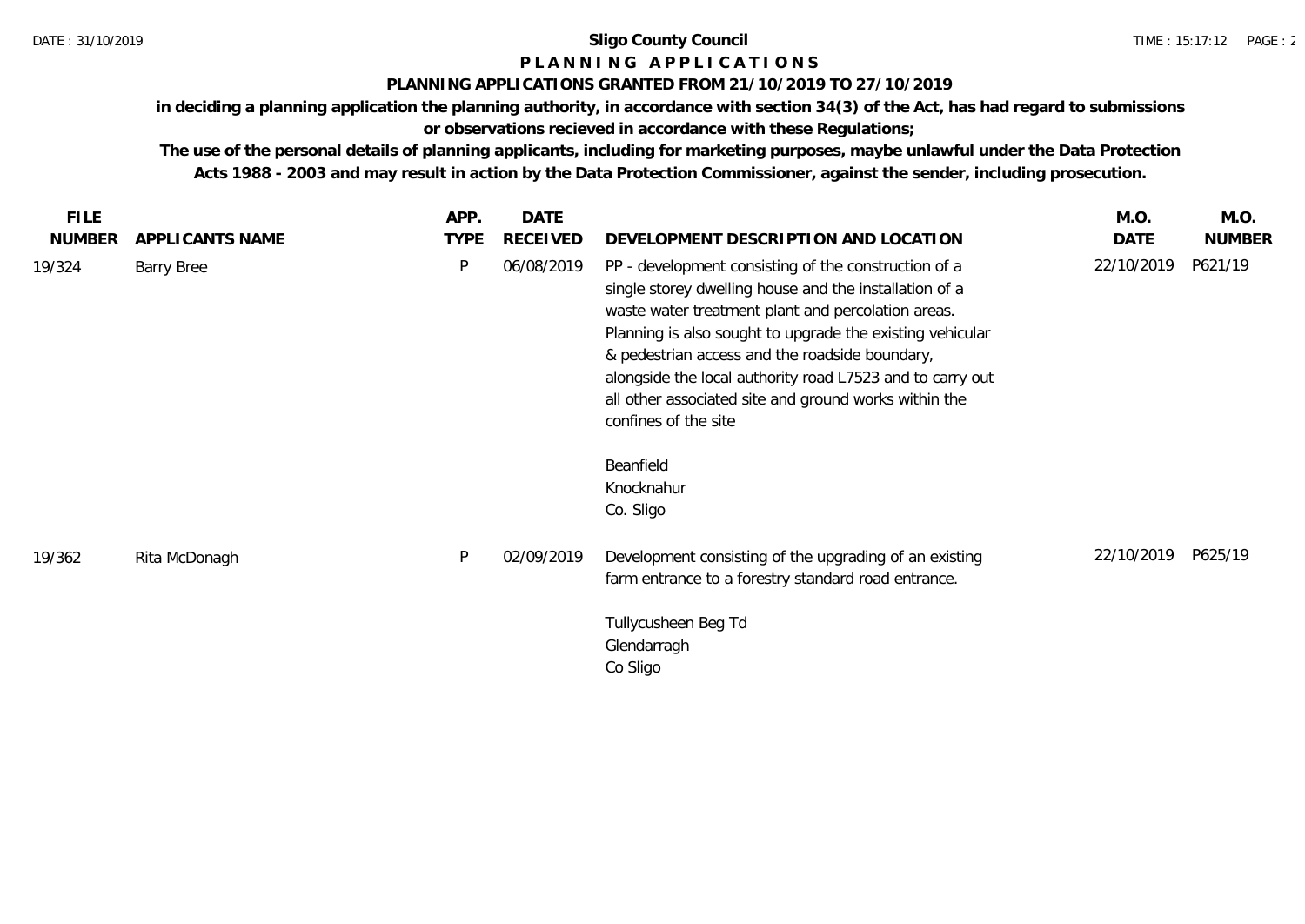## **P L A N N I N G A P P L I C A T I O N S**

#### **PLANNING APPLICATIONS GRANTED FROM 21/10/2019 TO 27/10/2019**

**in deciding a planning application the planning authority, in accordance with section 34(3) of the Act, has had regard to submissions or observations recieved in accordance with these Regulations;**

**The use of the personal details of planning applicants, including for marketing purposes, maybe unlawful under the Data Protection Acts 1988 - 2003 and may result in action by the Data Protection Commissioner, against the sender, including prosecution.**

| <b>FILE</b>   |                                          | APP.        | <b>DATE</b>     |                                                                                                                                                                                                                                                                                                                                                                                                                                     | M.O.               | M.O.          |
|---------------|------------------------------------------|-------------|-----------------|-------------------------------------------------------------------------------------------------------------------------------------------------------------------------------------------------------------------------------------------------------------------------------------------------------------------------------------------------------------------------------------------------------------------------------------|--------------------|---------------|
| <b>NUMBER</b> | <b>APPLICANTS NAME</b>                   | <b>TYPE</b> | <b>RECEIVED</b> | DEVELOPMENT DESCRIPTION AND LOCATION                                                                                                                                                                                                                                                                                                                                                                                                | <b>DATE</b>        | <b>NUMBER</b> |
| 19/364        | Dixons Carphone Group                    | P           | 03/09/2019      | Development consisting of the installation of 10 No<br>external condenser's, 1 No Air Handling Unit within a 2.1<br>m high palisade fence compound, new double door and<br>external vent louvre's within the service yard at rear.                                                                                                                                                                                                  | 22/10/2019         | P623/19       |
| 19/365        | Gary Ward and Shauna McCoy               | P           | 05/09/2019      | Unit 4, Sligo Retail Park<br>Carraroe<br>Sligo<br>F91 N522<br>Development consisting of the construction of a dwelling<br>house, garage, proprietary effluent treatment unit and<br>soil polishing filter on site, together with all ancillary site<br>works and services.                                                                                                                                                          | 22/10/2019 P624/19 |               |
|               |                                          |             |                 | Gortygara<br>Gurteen<br>Co Sligo                                                                                                                                                                                                                                                                                                                                                                                                    |                    |               |
| 19/378        | West Sligo Family Resource Centre<br>CLG | P           | 12/09/2019      | development consisting of (1) retain subdivision of<br>existing ground floor unit to create 2 No. Units; (2) carry<br>out change of use from enterprise unit to family resource<br>centre in part of existing building; (3) construct extension<br>to accomodate a new lift for access to first floor area; (4)<br>carry out all associated ancillary site works.<br>Pier Road,<br>Carrowhubbuck South,<br>Enniscrone,<br>Co. Sligo | 22/10/2019 P626/19 |               |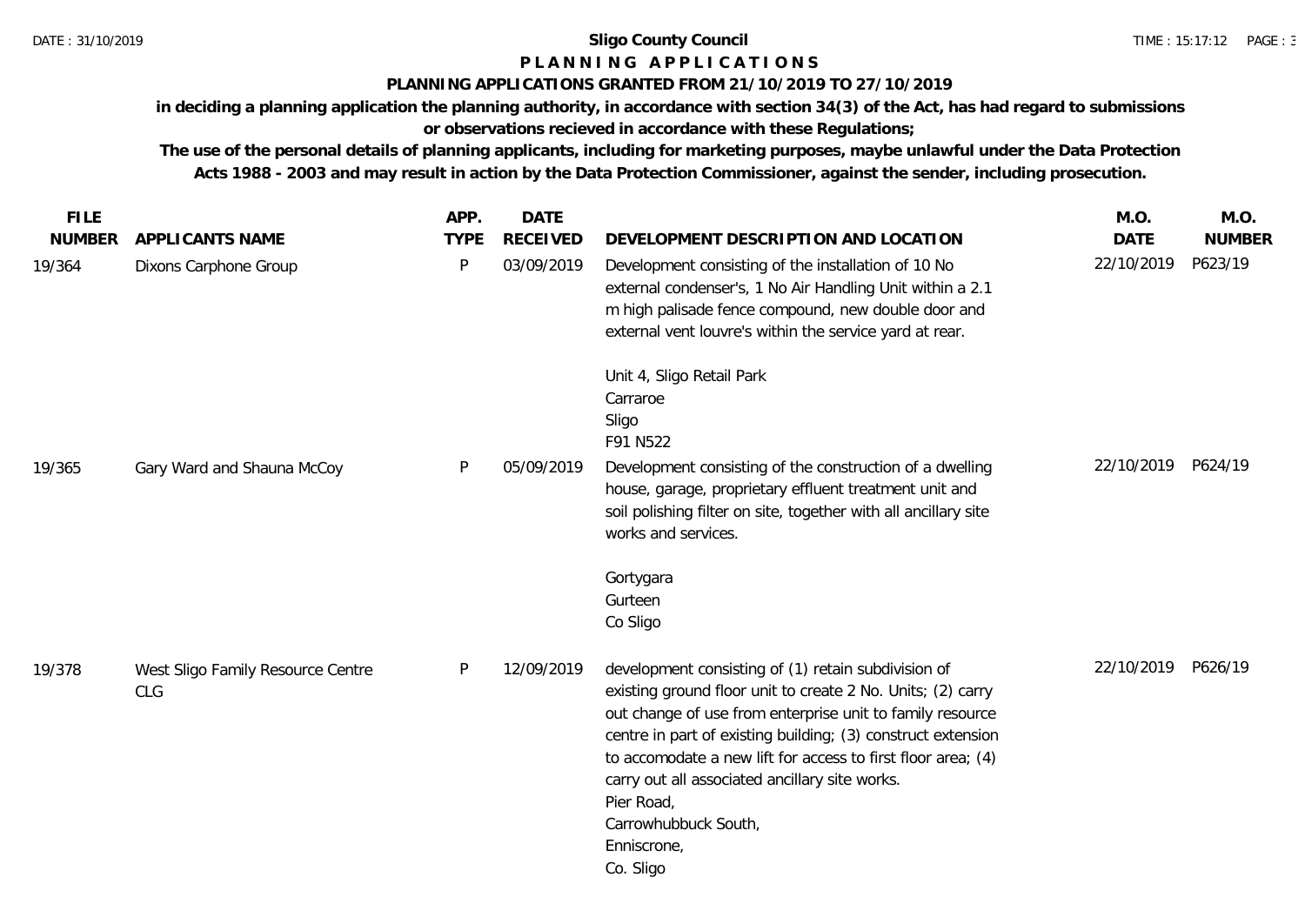# **P L A N N I N G A P P L I C A T I O N S**

## **PLANNING APPLICATIONS GRANTED FROM 21/10/2019 TO 27/10/2019**

**in deciding a planning application the planning authority, in accordance with section 34(3) of the Act, has had regard to submissions** 

**or observations recieved in accordance with these Regulations;**

**The use of the personal details of planning applicants, including for marketing purposes, maybe unlawful under the Data Protection Acts 1988 - 2003 and may result in action by the Data Protection Commissioner, against the sender, including prosecution.**

| NUMBER APPLICANTS NAME<br>RECEIVED<br><b>TYPE</b>    | DEVELOPMENT DESCRIPTION AND LOCATION<br><b>DATF</b><br><b>NUMBER</b>        |
|------------------------------------------------------|-----------------------------------------------------------------------------|
| 19/386<br>17/09/2019<br>Dmac Media Ltd<br>elevations | 25/10/2019 P635/19<br>for development consisting of alterations to existing |

Unit 12C Cleveragh Business Centre Cleveragh Sligo F91 EF66

**Total: 9**

\*\*\* END OF REPORT \*\*\*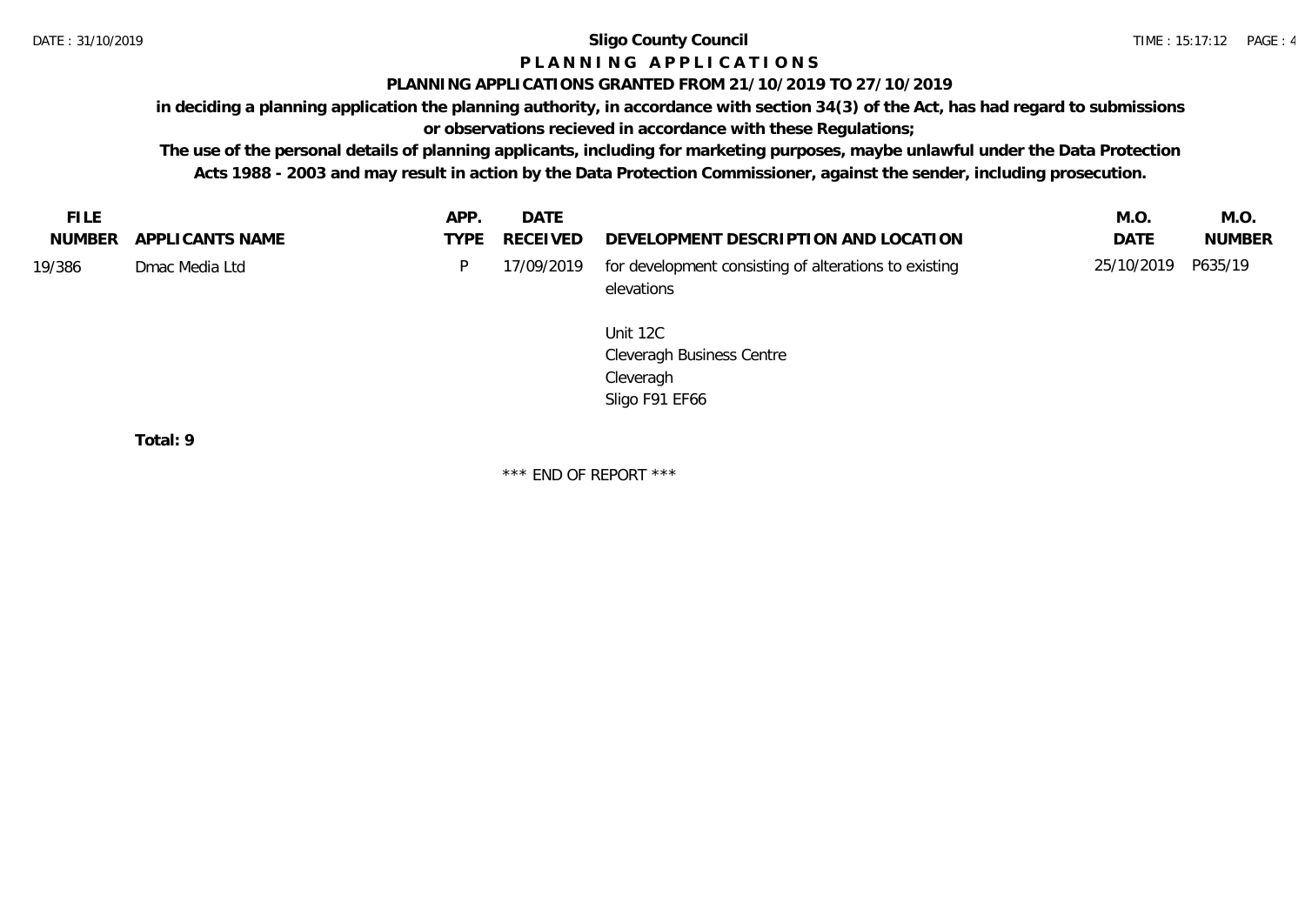## **P L A N N I N G A P P L I C A T I O N S**

#### **PLANNING APPLICATIONS REFUSED FROM 21/10/2019 TO 27/10/2019**

**in deciding a planning application the planning authority, in accordance with section 34(3) of the Act, has had regard to submissions or observations recieved in accordance with these Regulations;**

**The use of the personal details of planning applicants, including for marketing purposes, maybe unlawful under the Data Protection Acts 1988 - 2003 and may result in action by the Data Protection Commissioner, against the sender, including prosecution.**

| <b>FILE</b>   |                                                     | A DE | $\sim$ $\sim$ $\sim$<br>DA I | <b>ENT DESCRIPTION AND</b><br>$\cap$ nn.<br>)E\/F<br>. JIEN L<br>பட | IVI.U       | IVI.U         |
|---------------|-----------------------------------------------------|------|------------------------------|---------------------------------------------------------------------|-------------|---------------|
| <b>NUMBER</b> | <b>ANTS NAME</b><br>A DDI<br>$\sqrt{2}$<br>CAN<br>u | TVDL | ◡⊢                           | <b>OCATION</b>                                                      | <b>DATF</b> | <b>NUMBER</b> |

/

**Total: 0**

\*\*\* END OF REPORT \*\*\*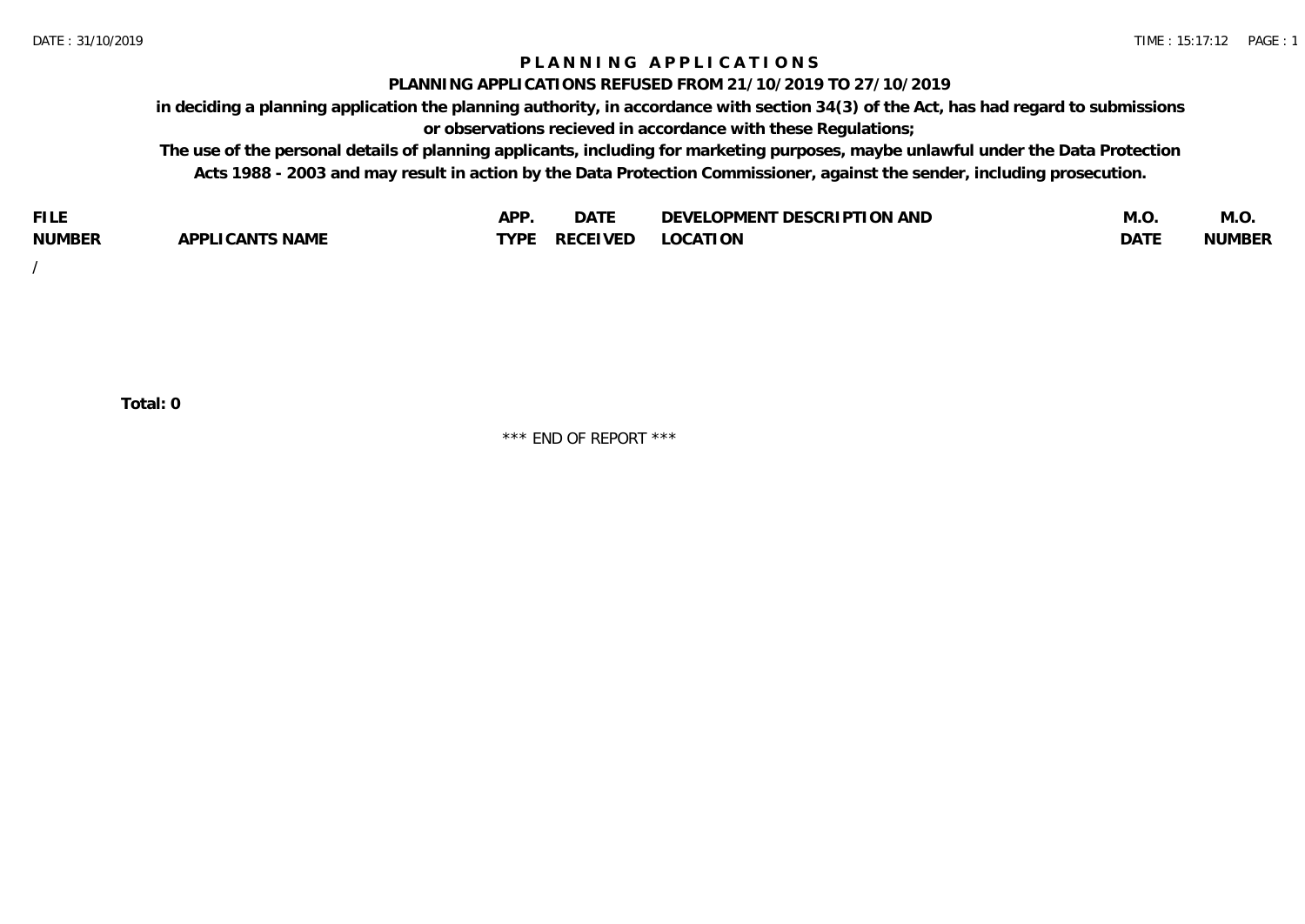# **A N B O R D P L E A N A L A APPEAL DECISIONS NOTIFIED FROM 21/10/2019 TO 27/10/2019**

| <b>FILE</b> | APPLICANTS NAME    | APP.           | <b>DECISON</b> | L.A. | DEVELOPMENT DESCRIPTION AND LOCATION | B.P.      |          |
|-------------|--------------------|----------------|----------------|------|--------------------------------------|-----------|----------|
|             | NUMBER AND ADDRESS | <b>TYPE</b>    | DATE           | DEC. |                                      | DEC. DATE | DECISION |
|             |                    |                |                |      |                                      |           |          |
|             |                    |                |                |      |                                      |           |          |
|             |                    |                |                |      |                                      |           |          |
|             |                    |                |                |      |                                      |           |          |
|             |                    |                |                |      |                                      |           |          |
|             |                    |                |                |      |                                      |           |          |
|             |                    |                |                |      |                                      |           |          |
|             |                    |                |                |      |                                      |           |          |
|             | Total:             | $\overline{0}$ |                |      |                                      |           |          |
|             |                    |                |                |      |                                      |           |          |

**\*\*\*\*\*\*\*\*\*\*\*\* END OF REPORT \*\*\*\*\*\*\*\*\*\*\*\***